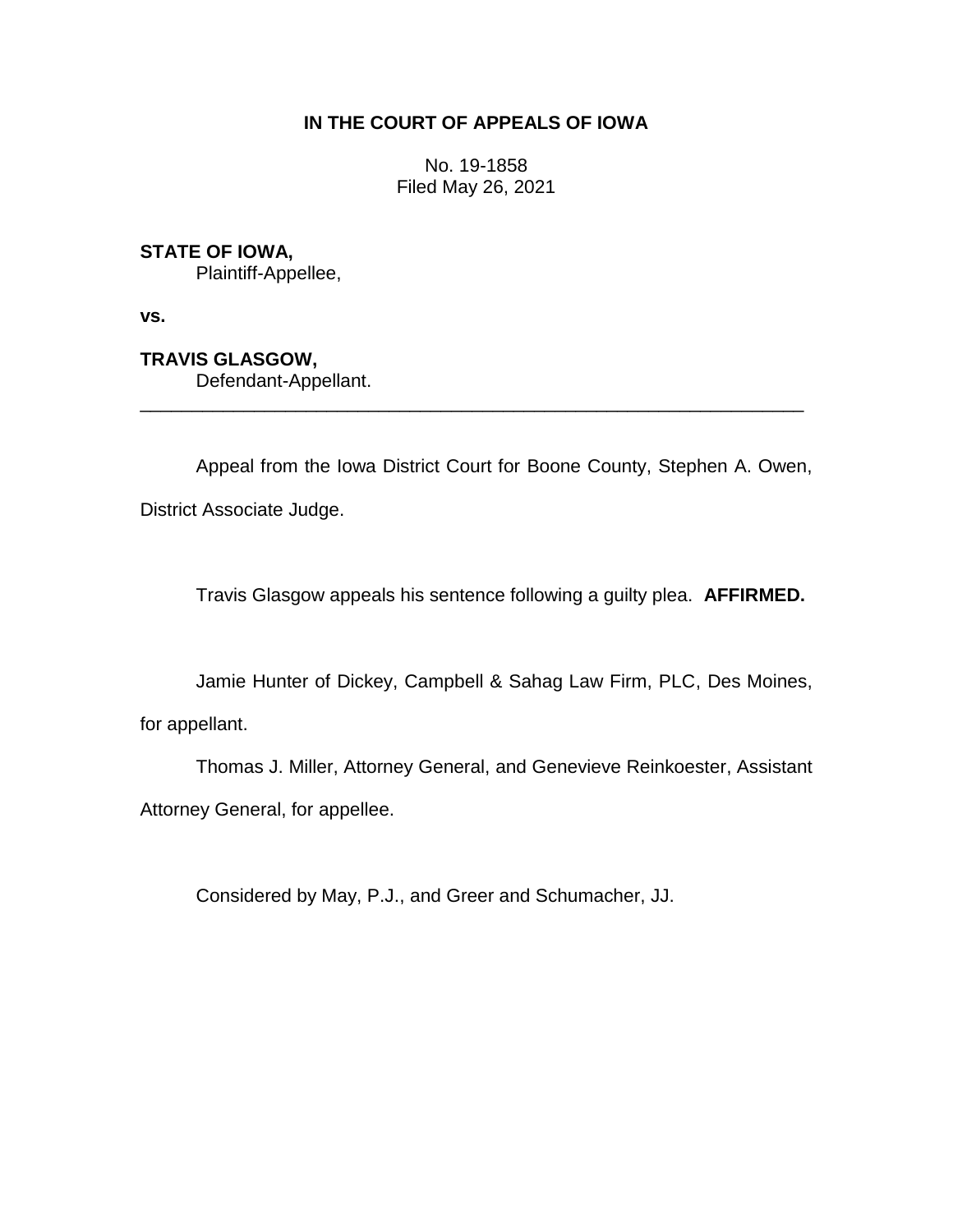Travis Glasgow appeals his sentence following his guilty plea to one count

of felon in possession of a firearm.<sup>1</sup> We affirm.

# **I. Background Facts**

At a plea hearing on August 28, 2019, the State explained to the court that

the parties had reached an agreement

whereby the defendant will enter a plea to possession of a firearm by a prohibited person. In exchange, at the time of sentencing the parties will jointly recommend that the court impose a five-year prison sentence but suspend the prison sentence, place the defendant on probation with the department of correction[al services] for a period of two to five years, suspend the minimum fine, [and follow the parties'] agreement that the defendant has the reasonable ability to pay tier II costs. The parties are asking that a presentence investigation report be prepared and that sentencing occur on a later date. In exchange, the State is agreeing to [recommend that the court] modify the defendant's pretrial release to allow the defendant to be released to the supervision of the department of correctional services *contingent upon the defendant not committing any law violations, not using alcohol or controlled substances*. Any failures to appear at court or any other *violations of pretrial release will be a violation of the plea agreement and at the time of sentencing the* 

 $\overline{a}$ <sup>1</sup> lowa Code section 814.6(1)(a)(3) (2019) prohibits appeals from guilty pleas, with the exception of class "A" felonies, absent good cause. The State argues this provision prohibits us from considering Glasgow's appeal. Glasgow asks us to determine section 814.6(1)(a)(3) violates the separation of powers established in the Iowa Constitution. We do not consider Glasgow's constitutional argument "because we can resolve this appeal without doing so." *See State v. Boldon*, 954 N.W.2d 62, 68 (Iowa 2021). In *State v. Damme*, our supreme court held "that good cause exists to appeal from a conviction following a guilty plea when the defendant challenges his or her sentence rather than the guilty plea." 944 N.W.2d 98, 105 (Iowa 2020). We note the parties did not have the benefit of *Damme* when their proof briefs were due. However, Glasgow filed notice of additional authorities drawing our attention to *Damme* following its issuance and urging it provided a basis for appeal. *See Boldon*, 954 N.W.2d at 69 ("[The defendant] 'bears the burden of establishing good cause to pursue an appeal of [his] conviction based on a guilty plea.'" (second alteration in original) (citation omitted)). Because Glasgow appeals his sentence, we conclude he has good cause to appeal. *See Damme*, 944 N.W.2d at 105.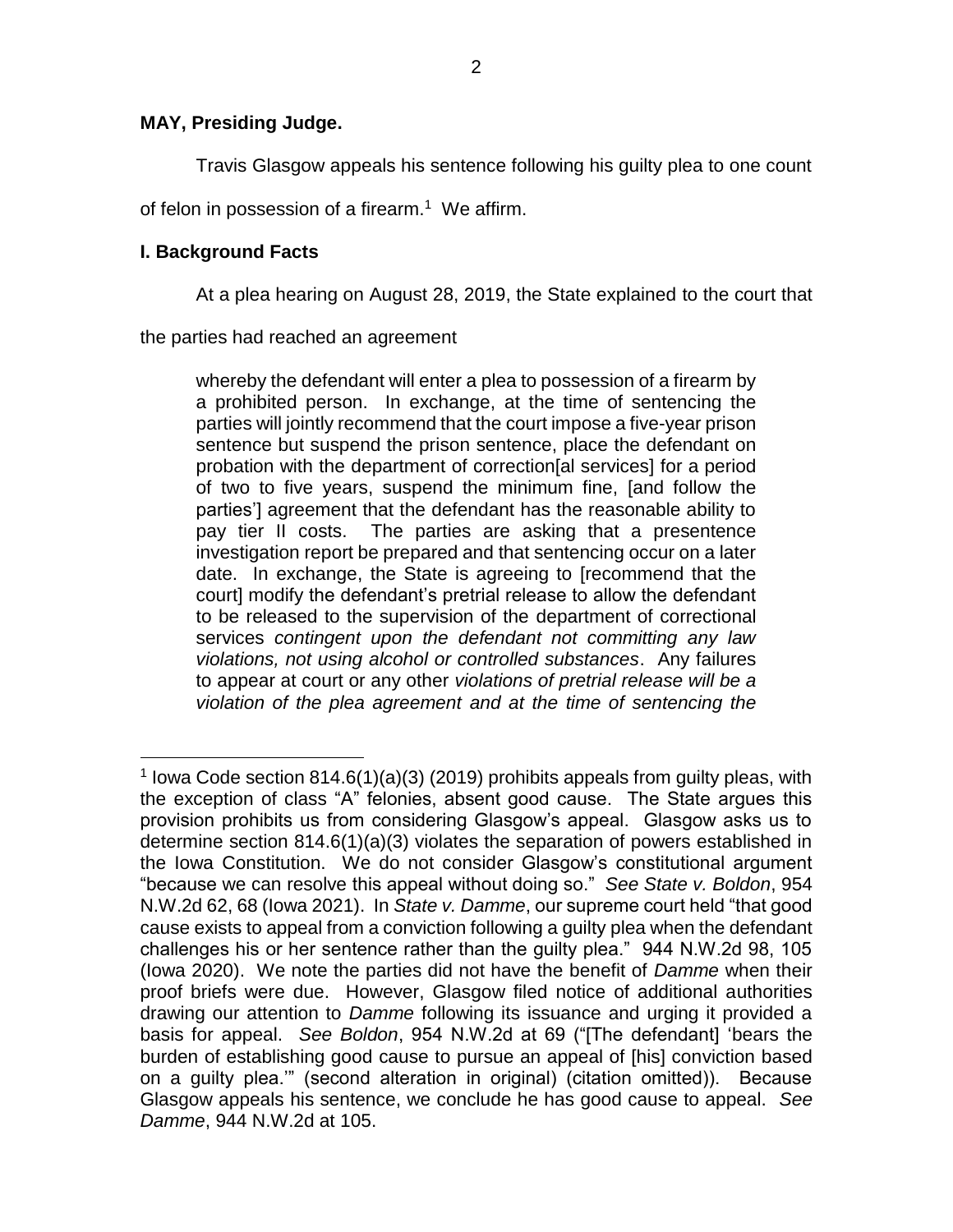*State will be able to make any recommendations, any lawful recommendations as a result.* 

(Emphasis added.)

After a thorough colloquy, the court accepted Glasgow's plea. The court then ordered Glasgow's release for supervision by the department of correctional services. The court's order required Glasgow to "obey all laws, not consume or possess alcohol or controlled substances." It also stated, "Defendant was informed as part of the agreement to release him, that any violation of pretrial release conditions or supervision may void the plea agreement." The court ordered preparation of a presentence investigation report and set sentencing for October 15.

But on October 14, probation officer Matthew Kennis, who was overseeing Glasgow's pretrial release, filed a report of violations. The report stated that, on September 10, Glasgow missed an appointment with Kennis and failed to give advance notice that he would not be able to attend. On September 11, Glasgow admitted to Kennis that he used THC (marijuana) and methamphetamine roughly three days prior. On September 29, Glasgow left his county of residence without obtaining permission from Kennis. On October 9, Glasgow again failed to attend a scheduled meeting, though he did text Kennis about forty-five minutes prior to say he could not "meet that day or the next two business days." Then, on October 14, Glasgow again failed to keep his scheduled appointment with Kennis and also failed to give Kennis advance notice that he could not make the appointment. In addition, as of October 14, Glasgow had failed to provide proof of employment as Kennis had directed.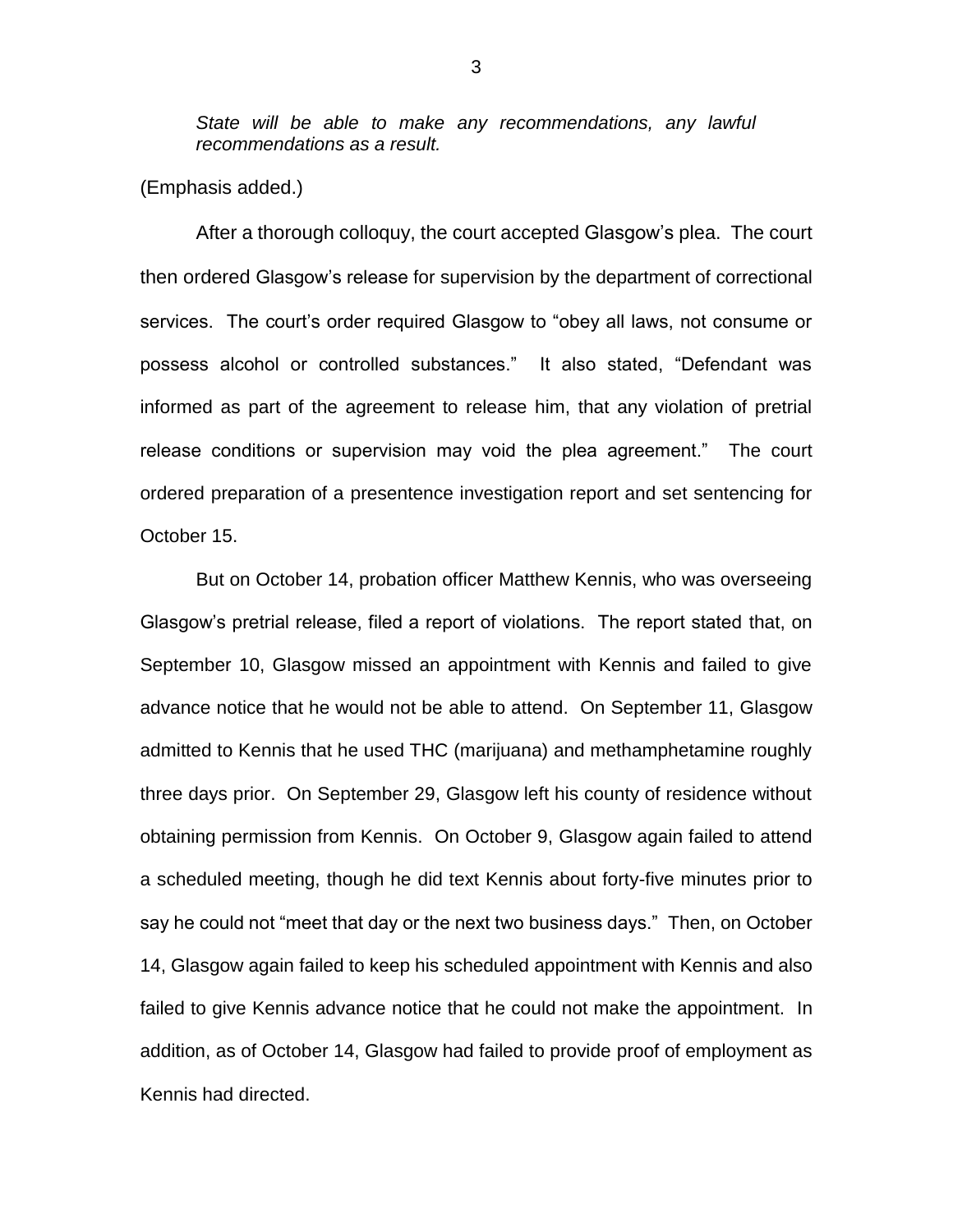Following the report of violations, the court revoked Glasgow's pretrial release and issued a warrant. On October 15, the court continued the scheduled sentencing hearing and, instead, heard testimony and argument on the reported violations. Kennis testified to the violations described in his report. Glasgow also testified. He denied admitting methamphetamine use to Kennis. But he admitted to using marijuana twice while on release. He also admitted understanding that "marijuana is a controlled substance" and "using marijuana is a violation of the law." He agreed he "violated the terms of the plea agreement." The court terminated pretrial release supervision, set a \$10,000 cash only bond, found Glasgow violated the terms of the plea agreement, and released the State from the terms of the plea agreement.

On October 30, Glasgow appeared for sentencing. Glasgow requested a suspended sentence and probation. The State asked the court to follow the PSI recommendation of incarceration. The court imposed an indeterminate term of incarceration not to exceed five years. Glasgow appeals. He claims (1) the district abused its discretion in imposing sentence, (2) his sentence constitutes cruel and unusual punishment under the state and federal constitutions, and (3) his right to due process was violated when the district court released the State from the terms of the plea agreement. We address each claim in turn.

## **II. Discussion**

#### **A. Sentencing Discretion**

First, Glasgow claims the district court abused its discretion in imposing sentence. *State v. Hill*, 878 N.W.2d 269, 272 (Iowa 2016) ("We review the district court's sentence for an abuse of discretion." (citation omitted)). "An abuse of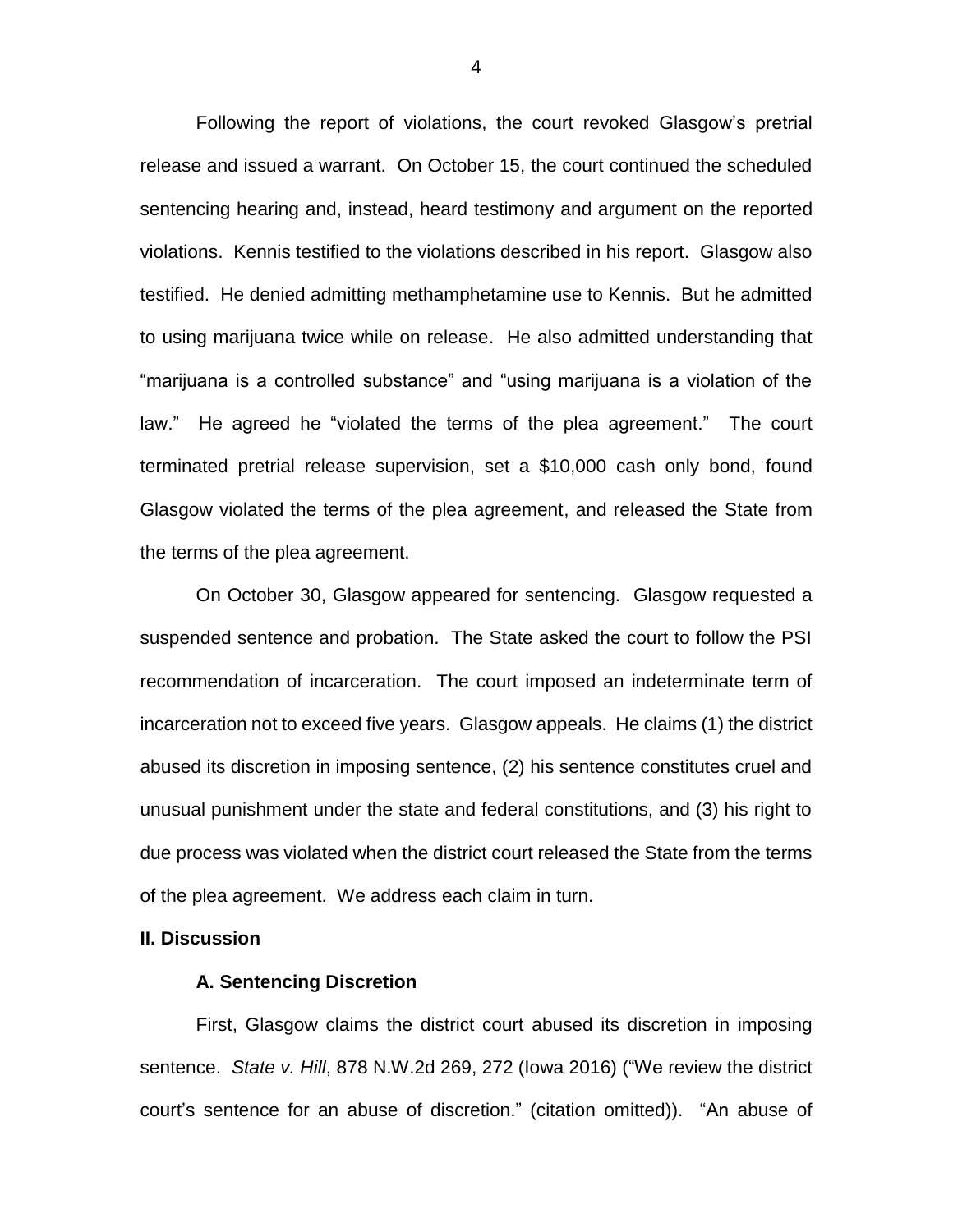discretion will only be found when a court acts on grounds clearly untenable or to an extent clearly unreasonable." *State v. Hopkins*, 860 N.W.2d 550, 553 (Iowa 2015) (citation omitted).

When, as here, the sentence "falls within the statutory parameters, we presume it is valid." *Id.* at 554. "'To overcome the presumption [of validity], we . . . require[] an affirmative showing the sentencing court relied on improper evidence.' On our review, we do not decide the sentence we would have imposed, but whether the sentence imposed was unreasonable." *Id.* (first alteration in original) (citation omitted). The district court should "[w]eigh and consider all pertinent matters in determining proper sentence, including the nature of the offense, the attending circumstances, defendant's age, character and propensities and chances of his reform." *State v. Leckington*, 713 N.W.2d 208, 216 (Iowa 2006) (alteration in original) (citation omitted). And "[t]here is no general prohibition against considering other criminal activities by a defendant as factors that bear on the sentence to be imposed." *State v. Longo*, 608 N.W.2d 471, 474 (Iowa 2000).

Glasgow contends the court abused its discretion because, although during the plea hearing—the court seemed amenable to the initial joint recommendation of probation, the court ultimately changed its mind and ordered incarceration, the harshest sentence authorized by law. To support his argument, Glasgow minimizes his conduct between the plea hearing and sentencing. Although he acknowledges using marijuana, he notes it is "legal"<sup>2</sup> in several states.

 $\overline{a}$ 

5

<sup>&</sup>lt;sup>2</sup> "On a federal level, all marijuana remains illegal. The federal government classifies marijuana, along with heroin and cocaine, as a Schedule I drug with a high potential for abuse and little to no medical benefit." Stacy Barrett, *Medical Marijuana and Federal Law*, https://www.criminaldefenselawyer.com/resources/cr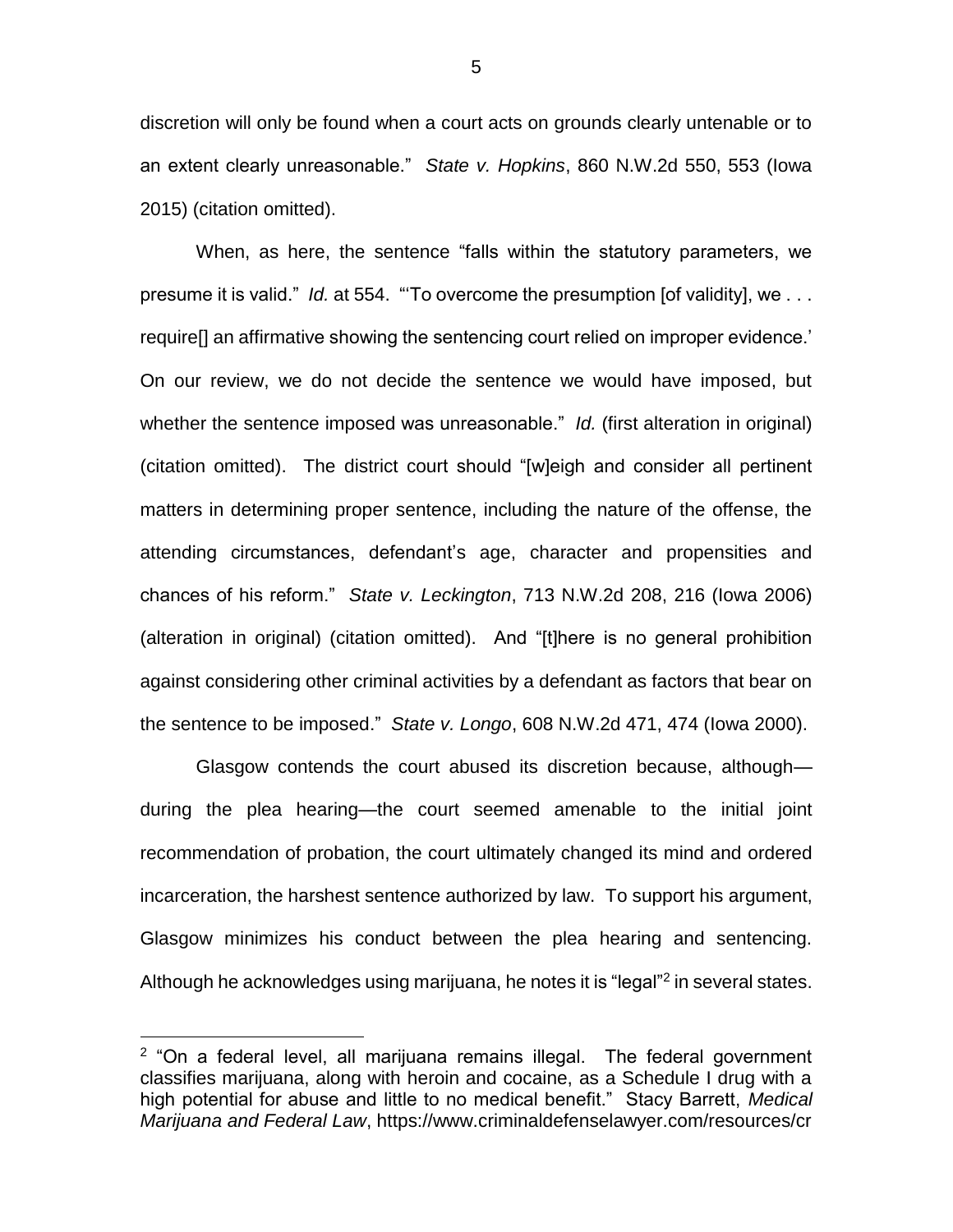And Glasgow claims he was only using it to treat his bipolar disorder. In Glasgow's view, this "occasional marijuana use" should not have been treated as a negative sentencing factor.

We disagree. After the plea hearing, the court placed Glasgow on pretrial release. As a condition of release, the court ordered Glasgow to "obey all laws" and "not consume or possess alcohol or controlled substances." And yet, as Glasgow admitted, he used marijuana twice even though he knew it is a controlled substance and even though he knew his use was illegal in Iowa. Through these and other violations of his pretrial release terms, Glasgow demonstrated he was a poor candidate for supervision in the community. These were appropriate matters for the court to consider when deciding between probation and incarceration. *See State v. Carlson*, No. 19-2113, 2021 WL 210702, at \*2 (Iowa Ct. App. Jan. 21, 2021) (concluding a defendant's failure on pretrial release supported district court's conclusion that the defendant was not a good candidate for probation); *see id.* n.2 (noting "it is appropriate for a sentencing court to consider the defendant's likelihood of success on probation" and collecting cases).

All things considered, we believe the sentencing court acted appropriately. When imposing sentence, the sentencing court considered Glasgow's age, employment, familial relationships, lengthy criminal history, past failed attempts at community-based rehabilitation programs in another state, and violations on pretrial release. These are all permissible sentencing considerations. Ultimately, the court determined a term of imprisonment was necessary based on Glasgow's

 $\overline{a}$ 

6

iminal-defense/federal-crime/medical-marijuana-federal-laws.htm (last visited May 18, 2021).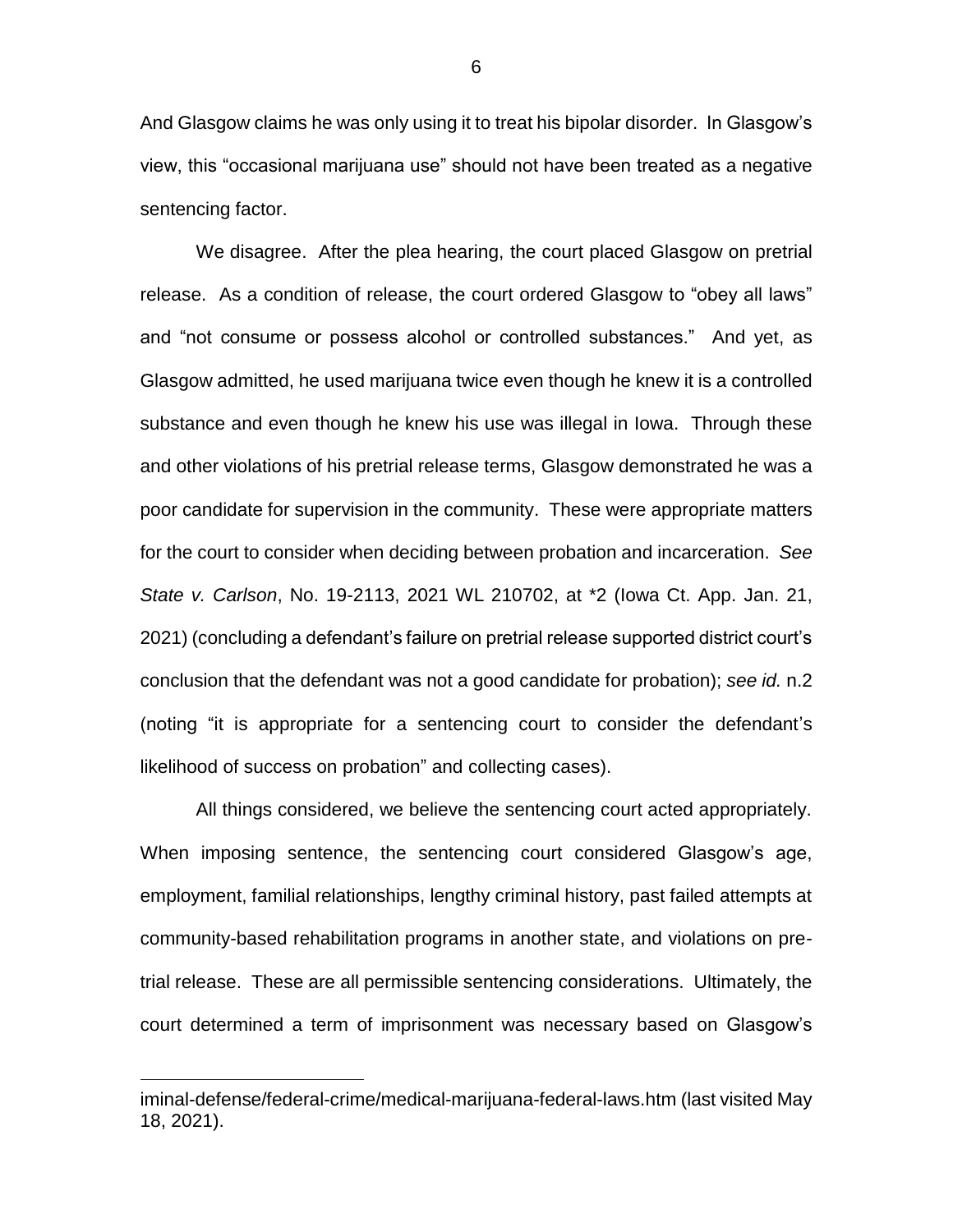criminal history, past failed attempts at community-based rehabilitation programs, and violations on pre-trial release. We find no abuse of discretion in this determination.

## **B. Cruel and Unusual Punishment**

Next, Glasgow argues his sentence is so grossly disproportionate that it amounts to cruel and unusual punishment in violation of the state and federal constitutions. We review constitutional challenges to sentences de novo. *State v. Ragland*, 836 N.W.2d 107, 113 (Iowa 2013).

"Both the Federal and State Constitutions prohibit the imposition of cruel and unusual punishment." *State v. Wickes*, 910 N.W.2d 554, 572 (Iowa 2018) (citing U.S. Const. amend. VIII; Iowa Const. art. I, § 17). The Eighth Amendment of the United States Constitution reads: "Excessive bail shall not be required, nor excessive fines imposed, nor cruel and unusual punishments inflicted." Article I, section 17 of the Iowa Constitution reads: "Excessive bail shall not be required; excessive fines shall not be imposed, and cruel and unusual punishment shall not be inflicted."

"Neither clause 'contain[s] a proportionality provision.'" *State v. Muligande*, No. 18-0988, 2019 WL 5067159, at \*1 (Iowa Ct. App. Oct. 9, 2019) (alteration in original) (citation omitted).<sup>3</sup> But binding caselaw holds that a "grossly disproportionate" sentence violates these provisions. *Wickes*, 910 N.W.2d at 572.

 $\overline{a}$ 

<sup>3</sup> The Eighth Amendment was originally understood to prohibit barbarous *types* of punishment, such "as burning at the stake, crucifixion[,] breaking on the wheel, or the like." *In re Kemmler*, 136 U.S. 436, 446 (1890); *see Miller v. Alabama*, 567 U.S. 460, 503–04 (2012) (Thomas, J., dissenting) (noting the Eighth Amendment does "not authorize courts to invalidate any punishment they deem disproportionate to the severity of the crime or to a particular class of offenders").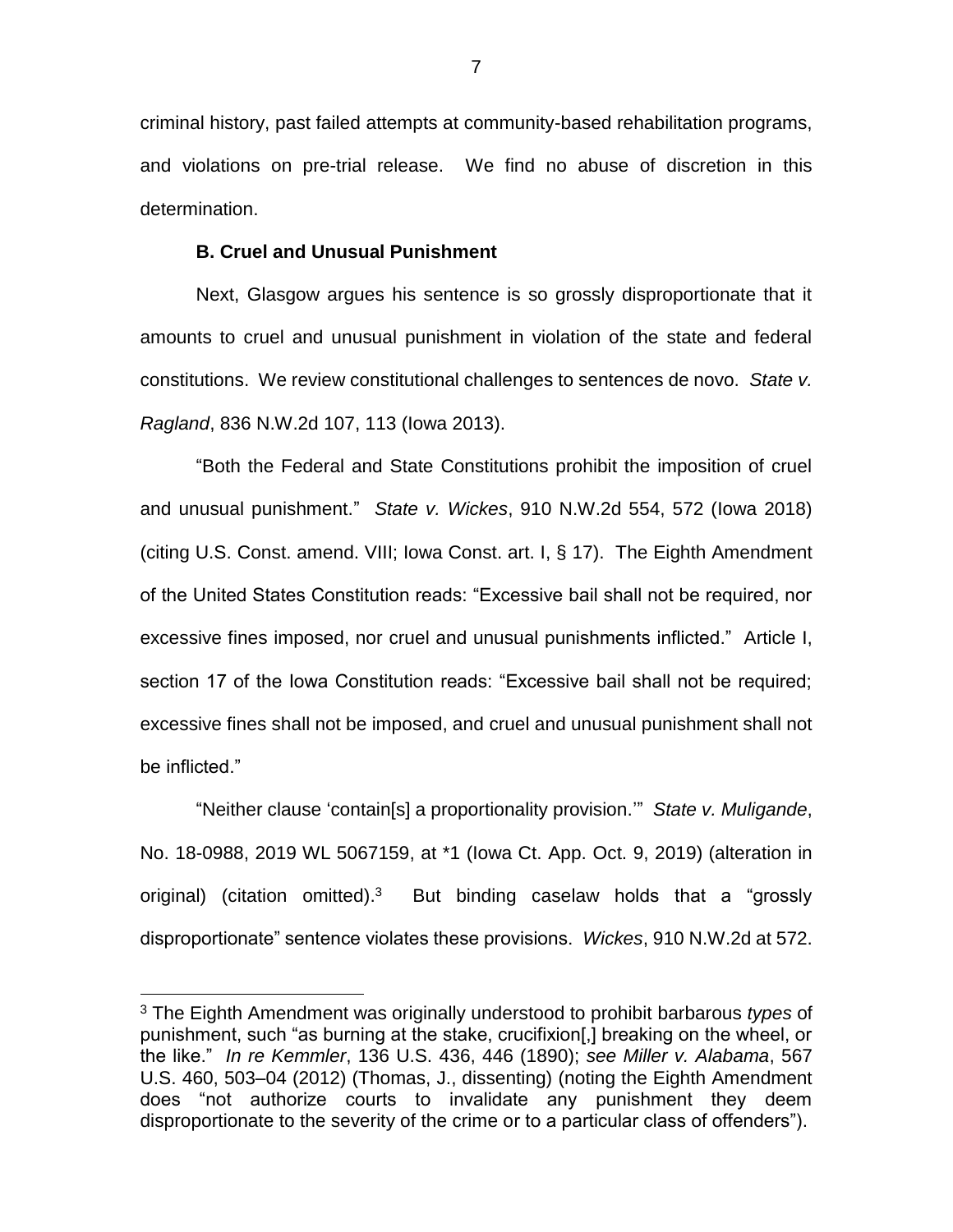To determine whether a sentence is grossly disproportionate, we use a three-part test. *Id.* First, we balance the severity of the sentence against the gravity of the crime to determine whether it "raise[s] an inference of gross disproportionality." *Id.* In completing our first step, "we owe substantial deference to the penalties the legislature has established for various crimes." *Id.* (citation omitted). And we are cognizant that "it is rare that a sentence will be so grossly disproportionate to the crime as to satisfy the threshold inquiry and warrant further review." *Id.* at 573 (citation omitted). If our first step is satisfied, then we move to the second. *Id.* at 572. Our second step "requires us to engage in an intrajurisdictional analysis to compare the challenged sentence to sentences of other crimes within our jurisdiction." *Id.* "Under the third step, we engage in an interjurisdictional review and examine the sentences for similar crimes in other jurisdictions."

In his brief, Glasgow acknowledges the "three-part" nature of our analysis. Yet, as to the third step—the interjurisdictional review—Glasgow presents no argument or authority at all. And we decline to venture out on an interjurisdictional canvas on our own. *See Mahnesmith v. State*, No. 19-0877, 2020 WL 7868233, at \*5 (Iowa Ct. App. Dec. 16, 2020) (determining a party "cannot plant seeds [of an argument] and walk away expecting the court to nurture them to maturity").

More concerning, perhaps, Glasgow presents only a cursory argument as to the crucial first part of our test, in which we must "balanc[e] the gravity of the crime against the severity of the sentence" to decide whether there is "an inference of gross disproportionality." *Wickes*, 910 N.W.2d at 572 (citation omitted); *see id.* (noting "[n]o further analysis is required if the sentence being reviewed does not